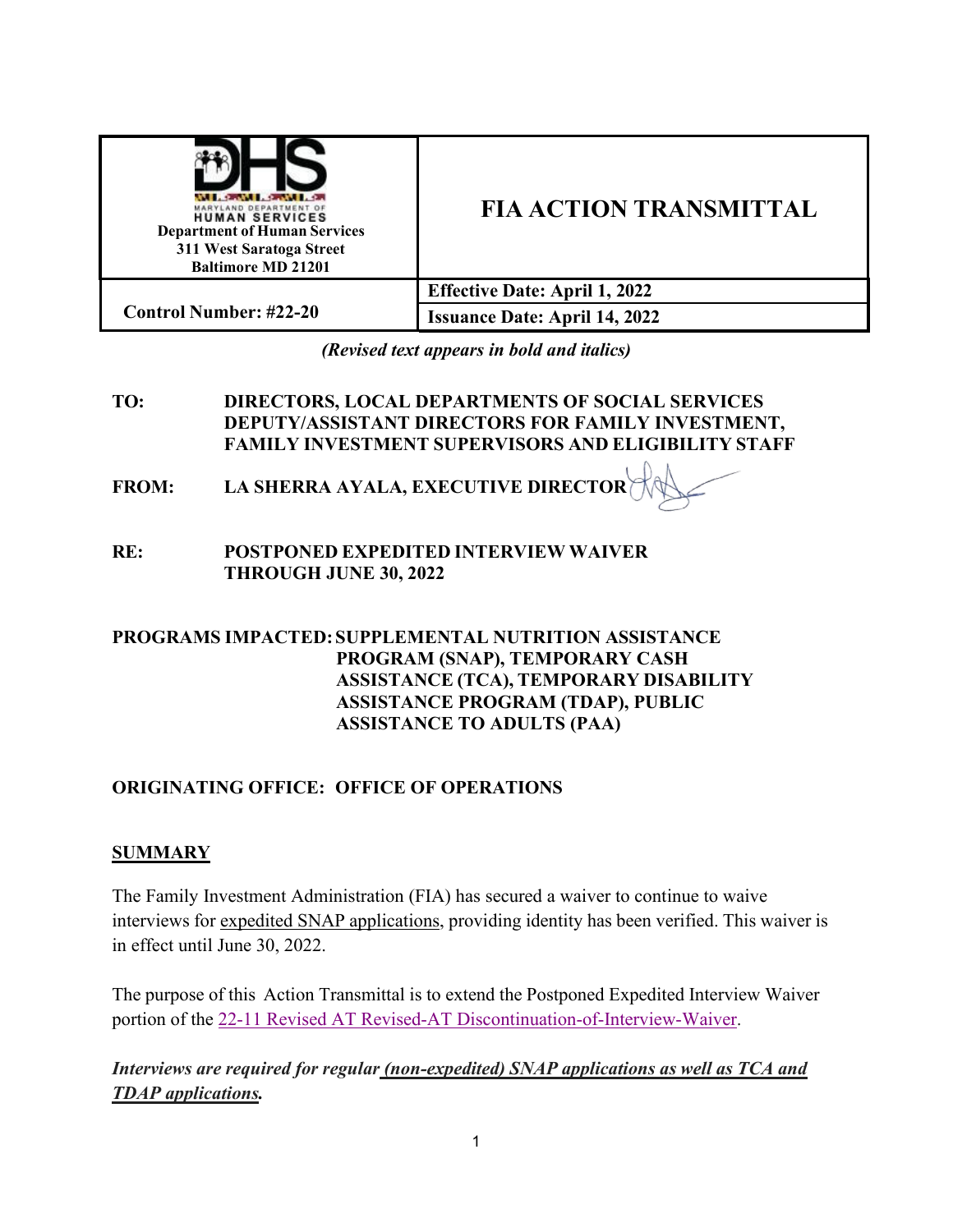Case Managers must complete an interview prior to issuing *ongoing* SNAP *(excluding Expedited SNAP through June 30, 2022)*, CASH, and PAA applications. Interviews must be scheduled in the Eligibility & Enrollment (E&E) system.

Reference: AT #21-05 "Using Telephone Interviews As The Preferred Interview Method".

### **Expedited SNAP**

Effective January 1, 2022, Maryland can *continue to postpone the required interview prior to issuing expedited SNAP benefits through June 30, 2022.* All other expedited criteria and processing procedures still apply.

*Case Managers will not require households eligible for expedited service to complete an interview prior to approval, provided identity has been verified and an attempt was made to contact the household for an interview.* 

#### *\*Note: Case Managers must validate the attempt with narration and timely action by jurisdiction.*

Case Managers are expected to review each SNAP application the agency receives within 24 hours of receipt and confirm if the customer meets the expedited criteria. If the expedited criteria are met, the Case Managers must process the application and ensure the SNAP benefits are made available to the customer's EBT card on or before the 7th day. If the expedited criteria are not met, the SNAP application will remain pending until mandatory verifications are received on or before the 30th day of the application.

## **POLICY HIGHLIGHTS:**

## *From January through June 30, 2022, interviews do not have to be completed prior to issuing expedited benefits, provided identity has been verified and an attempt was made to contact the household for an interview.*

- Through June 30, 2022, if a household does not complete the interview by the 7th calendar day, the benefits *can be issued* within the established expedited service time frames *as long as an interview was attempted, and identity verified*. *The Expedited SNAP must be processed timely.* The application for ongoing benefits must be processed within the normal 30 days of the date of application, in accordance with 7 CFR 273.2 (FNS- GD- 2006-011).
	- There are future enhancements to correct the E&E identified resource policyrelated discrepancies.
- Through June 30, 2022, the case manager must make every attempt (i.e., call the customer and leave a voice message at the number provided) to complete the interview prior to the 6th day if identity needs to be verified.
	- In addition, to a phone call, an email can be sent to the customer to obtain the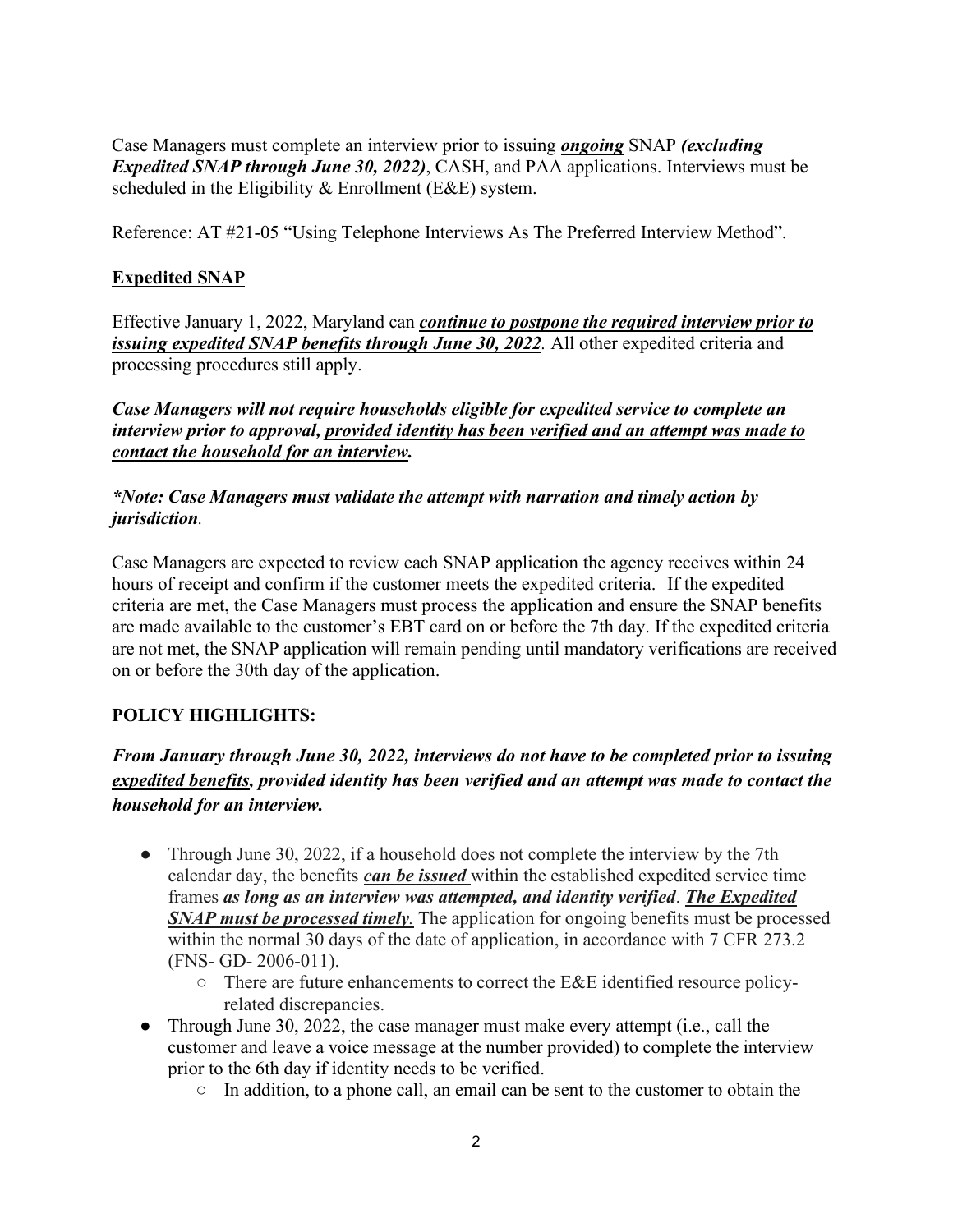customers availability within the expedited frame - this is a best practice, not a regulatory requirement.

● The appointment should be scheduled for ongoing benefits no later than the *tenth day prior to the 30th day of the application*. Interviews must be scheduled using the Eligibility & Enrollment (E&E) system. Appointment notices must go out by mail. Customers who apply for benefits using the consumer portal (i.e. myMDTHINK) will also receive an email alert regarding the appointment notification by mail, an alert within the consumer portal and a direct email to the email address used to create the account. Case managers must take into account holidays and weekends when scheduling appointments. For expedited cases, if the seventh calendar day falls on a weekend or holiday, the application must be processed **before** the holiday or weekend.

Contact the customer via telephone to conduct the interview. If no telephone number is provided on the application, when scheduling the interview, the interview method should be in person.

• The appointment notice displays the DHS Call Center number 1-800-332-6347 as the preferred way for a customer to communicate with the LDSS if they missed an interview or need to reschedule an appointment.

Note: For shelter and dependent care deductions to continue past the expedited month(s) the household will need to provide verification. If the household fails to do so, remove the deductions the second month. *The system will take this action if the shelter expense is properly coded as not verified.* 

Reference: AT: #20-13 (Revised) "Verification For Shelter And Dependent Care Expenses"; SNAP manual section 212 Deductions.

**REMINDER:** The only mandatory verification for the expedited processing timeframe is proof of identity. Upon secondary screening or interview, if it is discovered the household now meets the expedited processing criteria due to a change in their circumstances (as of the date of discovery), the date the case manager discovers the household is eligible for expedited processes is counted as day one of the seven calendar days expedited processing timeframe.

To ensure the agency meets the "opportunity to participate" time frame, be sure to inquire during the interview whether or not the customer has access to a previous EBT card or is in need of a new EBT card.

Obsolete: 21-08-Discontinuation-of-the-Postponed-Expedited-Services-combined

#### **INQUIRIES:**

Please direct policy questions to FIA Policy by completing the FIA Policy [Information](https://kb.dhs.maryland.gov/family-investment-administration/contact-us-with-your-fia-program-eligibility-policy-question/) Request [Form](https://kb.dhs.maryland.gov/family-investment-administration/contact-us-with-your-fia-program-eligibility-policy-question/) found on Knowledge Base or via email at  $f_1$  is not a policy  $\widehat{a}$  maryland.gov for Montgomery County only.

For systems questions, please email [fia.bsdm@maryland.gov.](mailto:fia.bsdm@maryland.gov)